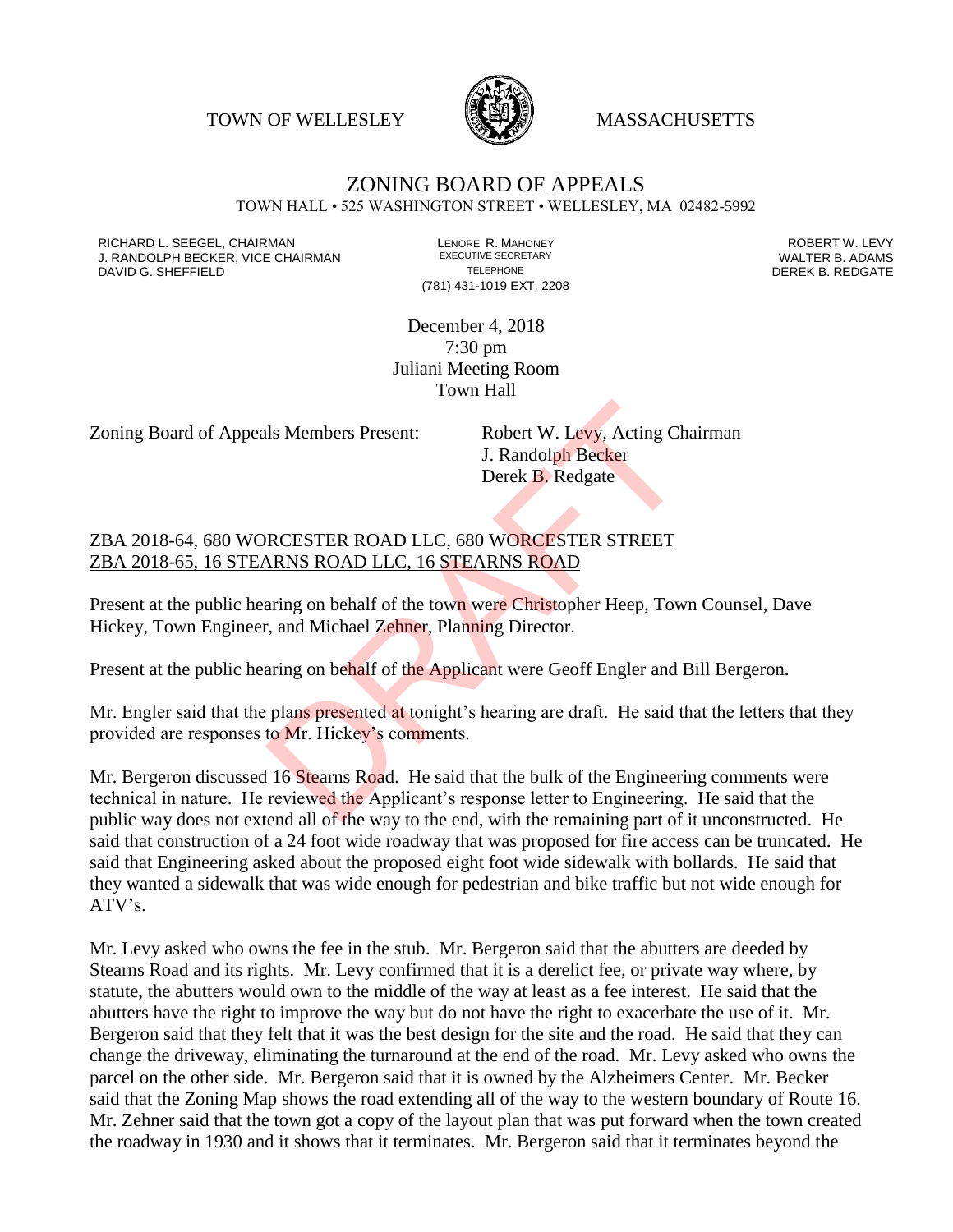limit of the public way. Mr. Engler said that they are aware of the concerns, history and legality of the road.

Mr. Bergeron discussed the Photometric Plan. He said that the light levels are shown on the plan and are Dark Sky compliant. He said that the Applicant has contracted with an outside consultant to do a Construction Management Plan (CMP) and that will be submitted to the ZBA for further review. He discussed placement of silt sacks, density calculations, drafting errors, removal of the stone wall at the driveway, stamped plans, Subsurface Condition Plan, marked parking spaces on Layout Plan C1, details for retaining wall, pavement markings, new standards for asbestos pipes, addition of concrete to the vertical curb, addition of dimples for wheel chair ramps, utility cuts on Stearns Road and DPW standards, inverts in cross sections shown on Plan C8, clearance for estimated seasonal high groundwater, street sweeping described in the O & M Plan, annual reports to Engineering, Erosion Control Plan, adding erosion controls at the front of the property, tracking pad, Water and Sewer, extension of water main to a hydrant right off of the school property and easement to do that, invert and gas trap to handle flow from the parking garage, lateral into the building for sanitary sewer, utility easement to School Street, and design of water service.

Mr. Hickey said the Engineering is concerned about Stormwater Management and the soil conditions of the site. He said that there are a lot of large boulders, there is a chance for some ledge in this area, and there are some deep cuts associated with the foundation. He said that all of the stormwater will go through a filtration system that is linear down the side of the building in a space that is approximately 25 feet from the property line. He said that within that space is an eight foot wide stormwater system that will take all of the drainage. He said that Engineering does not know how the drainage system with interact with the foundation of the building. He said that they want to make sure that there are no impacts to the foundation or the abutting property. He said that based on the data, the separation of the water table looks good but they would like to see more soil data. et, and design of water service.<br>
gineering is concerned about Stormwater Management at<br>
there are a lot of large boulders, there is a chance for some<br>
cuts associated with the foundation. He said that all of<br>
em that is l

Mr. Hickey discussed work in the roadway. He discussed extending and widening the road and adding a sidewalk on what is a private way. He discussed the water system and the opportunity to connect to the hydrant. He said that the town secured an easement over the private road for purposes of water, sewer and drainage. He said that the hydrant that Mr. Bergeron discussed and a hydrant on the Sprague site are not connected. He said that this project will provide the opportunity to make the connection. He said that it is not necessarily critical to fire flows or the building but there are two dead ends which are never good for a pipe network.

Mr. Hickey said that DPW is concerned about the method of the cuts and fills and tricky soil conditions. He said that there are just four test pits and it would be nice to know more about it. He said that there will be a deep foundation in some places.

Mr. Hickey said that Stearns Road leads to Francis Road. He said that traffic will have to come in and out of Route 9 and there will likely be an impact during peak times. He said that the concern is traffic and delay.

Mr. Levy asked if the Engineering Division is capable of reviewing a blasting plan. He said that there has been discussion about the possibility of ledge. Mr. Hickey said that if Engineering can get an idea of the quantity and depth of explorations, they could offer some opinions. He said that they do not have a geology specialist on staff. He said that there have been projects where they have used an outside consultant. He said that if there is any blasting, that is something that the Fire Department will review and a permit will be required. Mr. Bergeron said that the Applicant is in the process of preparing a blasting plan and that should be forthcoming.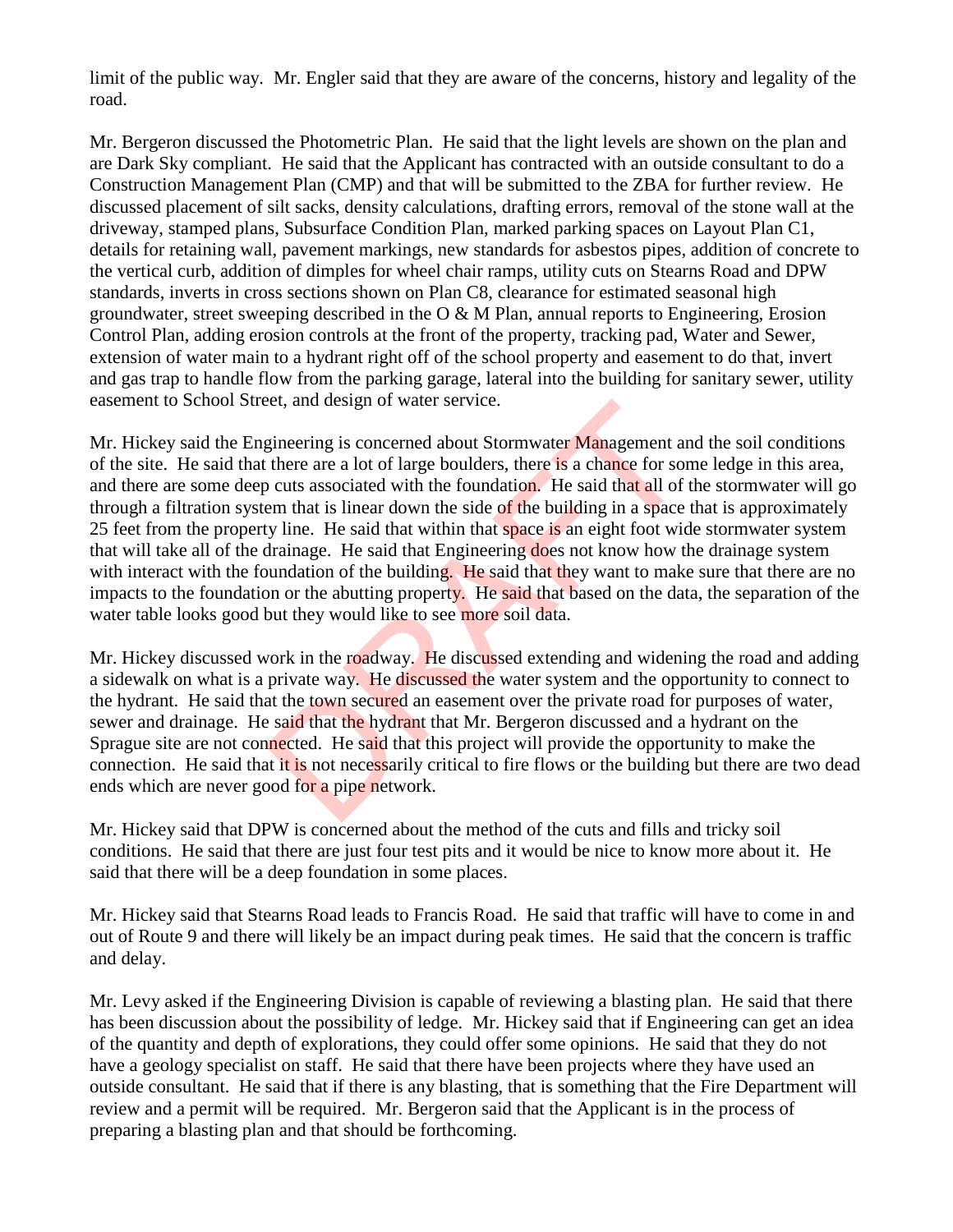Mr. Redgate said that cut/fill should be reviewed by the Engineering Division now rather than addressing it in the CMP.

Mr. Becker said that asbestos pipe was identified in the projects for 16 Stearns and 680 Worcester Street. He asked Mr. Hickey if that was something that Engineering saw in the data or a standard comment. Mr. Hickey said that he will get back to the Board with that information. Mr. Bergeron said that until after the 1970's, all of the sewer construction was called asbestos cement that was standard for municipal systems. He said that there is a procedure that has to be followed to break it up.

Mr. Hickey said that a concern is that they are going from four spots, all of the western side of the property, to draw conclusions. He said that Engineering is concerned about what will be excavated and how will the stormwater system perform. Mr. Bergeron said that the stormwater design was revised after the test pits were done. He said that they agree that more testing needs to be done.

Mr. Becker asked if the water line will be a main or dedicated to fire protection. Mr. Hickey said that it is the water main. Mr. Redgate asked how one would go about getting the rights to loop the system. Mr. Bergeron said that the town already has rights for construction in Stearns Road. He said that the hydrant is probably on the Alzheimer's property and may or may not be in an easement. He said that it came in from Route 9. Mr. Levy said that he would like to see a copy of the easement.

Mr. Levy asked if the Applicant has been in contact with the Alzheimer's Center. Mr. Engler said that his client has had conversations with them several times over the past year but not recently.

Mr. Redgate asked about existing soils and what storms will infiltrate. Mr. Bergeron said that they did calculations up to the 100 year storm. He said that the bulk of the impervious area will come from the roof, which will be directed into the stormwater management areas. He said that the town has a policy for stormwater treatment management which has been addressed. He discussed details of the proposed system. He said that there will be a decrease in runoff and they will be recharging more. Mr. Redgate asked about piped connection emergency overflow. Mr. Bergeron said that there was no connection with the town systems. He said that the site is A soils on that part of the site and ledge on the other part. He said that 680 Worcester Street is also listed as A soils. Mr. Bergeron said that there were issues at Sprague School, so there were a lot of borings done in the field. r. Redgate asked now one would go about getting the right<br>the town already has rights for construction in Stearns Rc<br>the Alzheimer's property and may or may not be in an eas<br>Mr. Levy said that he would like to see a copy o

Mr. Bergeron said that the utility easement conforms to the lines of the abutting properties. Mr. Becker said that there is more complexity as to the rights to the land than is currently shown in the record. Mr. Engler said that the Applicant will come back with more information. Mr. Levy asked that the plans show where the end of the public way is.

Mr. Hickey said that there is an oddly configured piece of property immediately to the east of the lot that the town owns. He said that a lot of the recent tree clearing was right along that line. He said that the Board should be aware that several trees have been removed on what Engineering believes is the town's parcel.

Mr. Engler asked for a copy of the easement deeds that go along with the easement plans at the end of Stearns Road.

Mr. Redgate asked if Engineering's scope of review cover site access issues for trucks and fire apparatus. Mr. Hickey said that the Fire Department typically looks at the truck movement analysis and sometimes ask DPW to review it. He said that Engineering looked at it for 680 Worcester Street and 16 Stearns Road. Mr. Redgate asked that Engineering include any issues they found in their comments to the Board.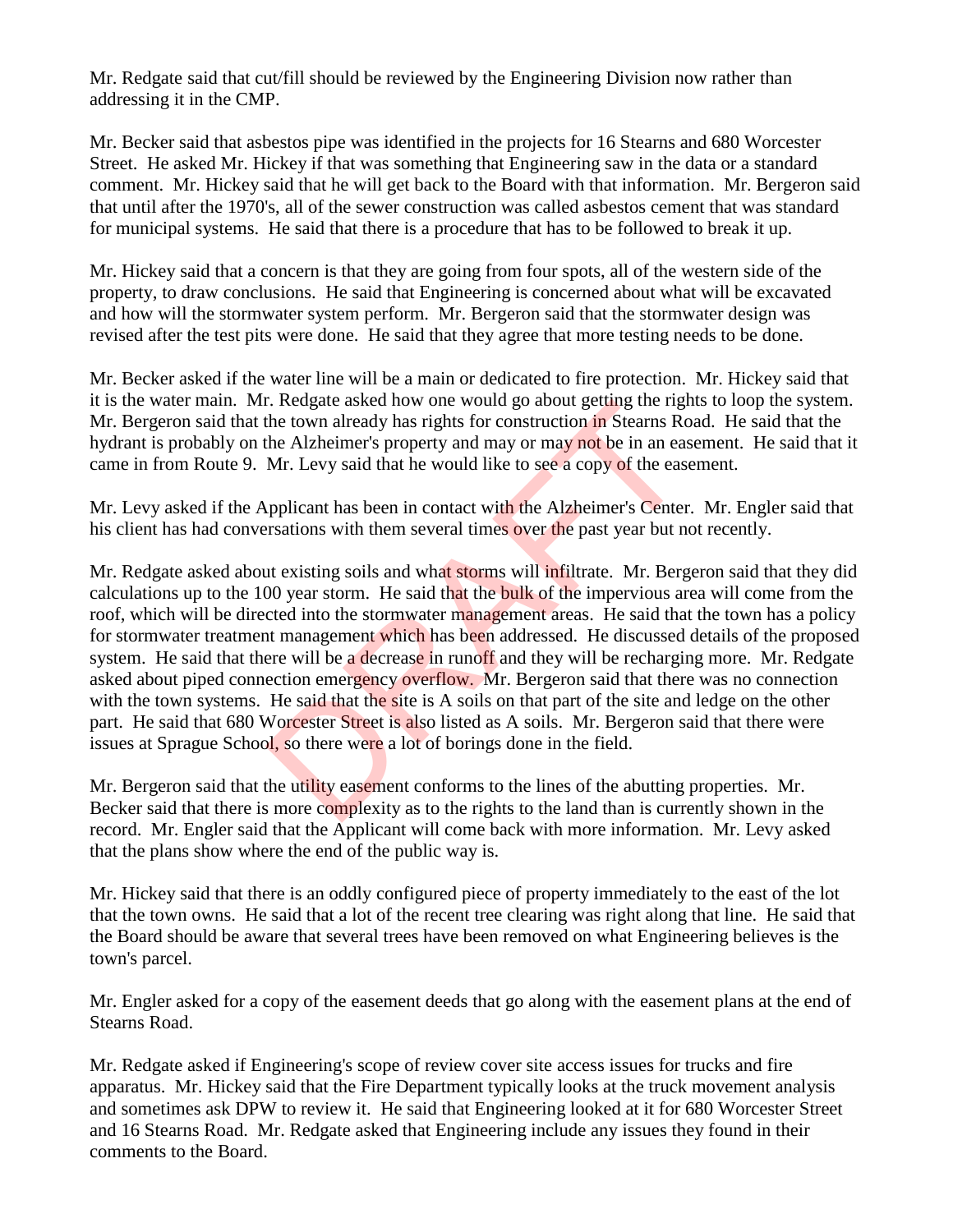Mr. Bergeron displayed turning movements for larger vehicles. He said that they had been planning to provide an easement that would allow larger vehicles to turn around at the end of the road. He said that currently the garbage truck has to back all the way down the road, which is not a safe maneuver. He said that the turning movements were submitted to the Fire Department, who has stated that they have no access issues for this. He said that the Peer Reviewer at VHB commented on concerns about access and tight spaces around the garage and interior parking spaces. He said that there will be 24 foot drive aisles, which is what is required. Mr. Redgate asked for a demonstration of the turning movements for the largest truck. Mr. Bergeron said that a tower truck would be the largest. He said that anytime you have a T-intersection at the end, vehicles make a 3-point turn to reverse direction. Mr. Redgate asked about access to the rear and sides of the site in an emergency. Mr. Bergeron displayed emergency vehicle access and turning movements on the site on a PowerPoint presentation.

Mr. Hickey discussed the 680 Worcester Street project. He said that it is difficult because the lot is half of the size of 16 Stearns Road. He said that there is one driveway, which raises concerns about deliveries and emergency access. He said that there are significant concerns about constructability without having an impact on Route 9. He said that there is no room for staging, storage or crane setup. He said that there are concerns about sewer on the site. He said that there is a sewer manhole that is within an easement that services this lot and all the lots between this site and Francis Road. He said that it is a six inch line. He said that the intent is to modify the easement because a portion of it will not be needed. He said that DPW does not have a problem with modifying the easement but want to make it clear that is something that will require Town Meeting action. He said that a concern is access to the sewer manhole will be compromised. He said that access from inside the garage might limit some of the equipment that they may need to use to service it. He said that DPW is also concerned that this will be a different use from a string of six to eight houses. He said that the Engineer submitted information saying that the six inch pipe has the capacity to handle the development but it is common practice when you develop large projects that you consider an eight inch pipe. by access. He said that there are sigminant concerns about concerns about sever on the site. He said that there is a se services this lot and all the lots between this site and Fra He said that the intent is to modify the

Mr. Hickey said that their first review included comments about snow storage. He said that DPW continues to be concerned that snow will have to be lifted over a wall, which could impact abutting properties.

Mr. Hickey discussed parking concerns. He said that the dimensions of the stacked parking system seem to encroach into the 24 foot access. He said that it was not clear whether the system may be limited to compact cars because of height restrictions. He asked for more specificity on that issue.

Mr. Hickey said that DPW reviewed stormwater.

Mr. Hickey said that the only ingress and egress to the site is off on Route 9. He said that any deliveries will clog all other access to the parking field and Route 9. He said that the site is small and probably does not support two means of egress but the one access design seems compromised.

Mr. Bergeron said that they originally put the stacked parking system over the sewer easement. He said that subsequent plans relocated the parking system. He discussed the dimensions of the stacked parking spaces. He said that when they relocated the system, the put in a loading area next to the handicapped space, which creates better space for emergency access. He said that they added directional arrows on the plan.

Mr. Bergeron said that they adjusted the wall height at the back to flatten out the area for snow storage.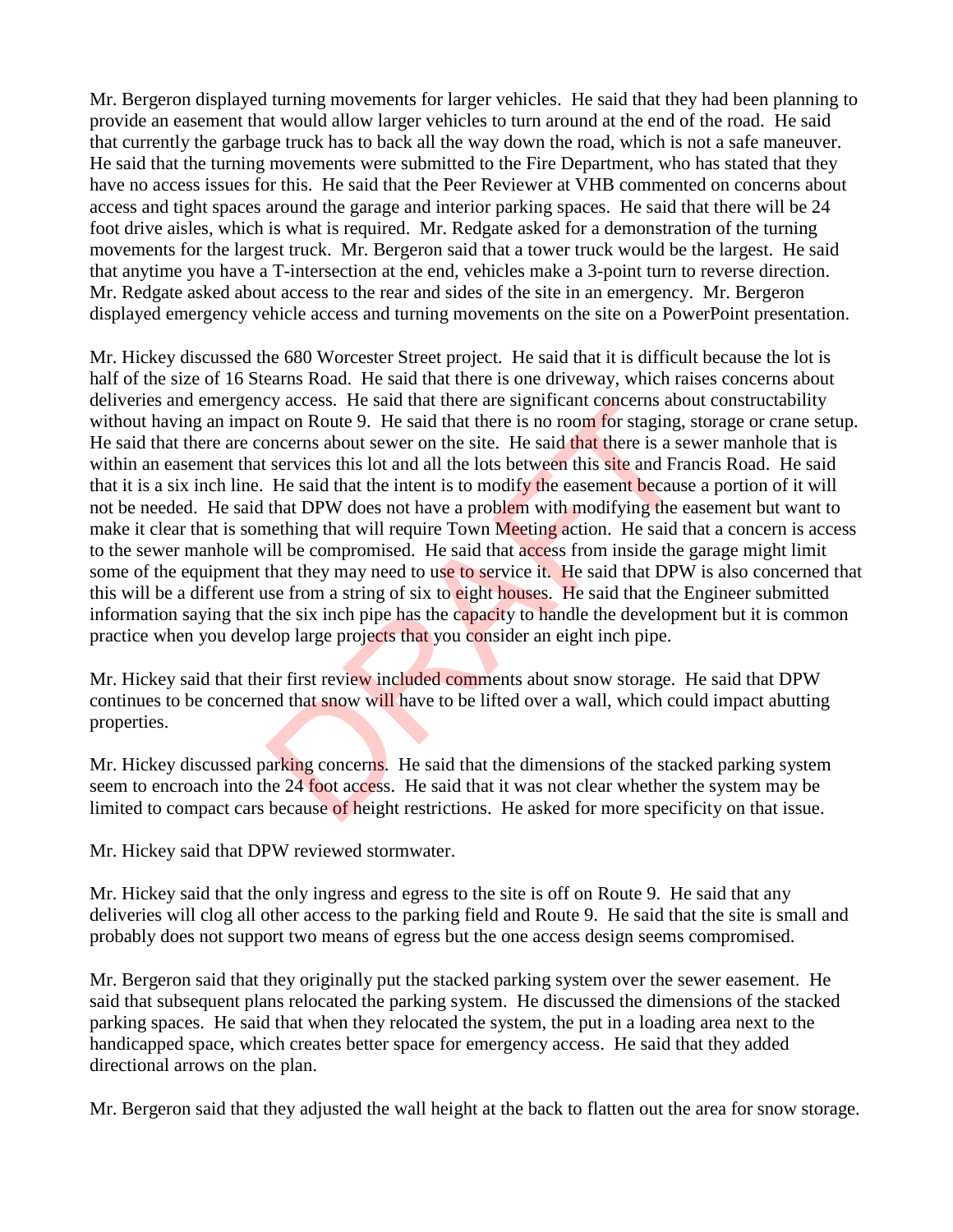Mr. Bergeron discussed a deck that they had proposed for the site. He said that, based on the concerns about putting a structure over the easement, it has been removed from the project.

Mr. Bergeron said that the portion of the sewer easement that is in the garage serves no function. He said that if it is a problem, they can leave everything exactly as it is and it will not affect the project at all. He said that on the current plans, they would add a manhole for utilities. He said that there would be no need to take the sewer out. He said that he provided calculations for sewer capacity. He discussed peak flow calculations for the project and the other units on the system. He said that they will have seven times the maximum capacity and under no conditions will the six inch line be unable to handle the flow. He said that they suggested that they TV the line from the manhole to Francis Drive, seal it and make sure that it is in working order and repair any deficiencies that may be in the line. He said that the Town' easement is 15 feet wide and has probably never been touched. He said that there are encroachments with sheds and driveway, so replacement of the line would be a major disruption.

Mr. Bergeron displayed traffic flow on the site on a Powerpoint presentation. He said that the Vanasse Traffic Report and the Peer Review by VHB indicate that there will be minimal queueing at the access during peak. He said that the Engineering memo referred to tandem parking spaces. He said that those spaces were removed from the project and were replaced with two surface spaces.

Mr. Hickey discussed the stacker system. He said that the space seems tight for turning in the garage. He said that DPW was concerned about trucks accessing the refuse area. He said that although the operation will probably take place during off-peak hours, access in and out of the garage will be blocked while the truck is there. Mr. Bergeron said that an SU30 vehicle can park by the refuse area and not block anything. Mr. Hickey said that DPW's concerns have more to do with conflicting movements at the access to the garage. Traince now on the site on a Powerpoint presentation. Here Review by VHB indicate that there will be minimal<br>at the Engineering memo referred to tandem parking spa<br>om the project and were replaced with two surface space<br>ne

Mr. Bergeron said that the access height was increased to 13.5 feet. He said that will provide access for a fire or DPW sewer maintenance truck. He said that the Town's legal right to access is from Francis Road.

Mr. Zehner asked if potential architectural changes will affect the engineering plans. Mr. Engler said that the Applicant is aware of concerns raised by VHB and the Engineering Department. He said that any modifications to the architecture will need to take those concerns into consideration.

Mr. Becker asked about the slope easement. Mr. Bergeron said that when Route 9 was constructed in the 1930's, a slope easement was taken. He said that typically they are taken for duration after construction and usually goes away after a few years. He said that they made this a permanent easement on the site. He said that they moved a transformer pad and part of a retaining wall. He said that the State told them to keep the building out of the slope easement but the Applicant wanted to have no structures there. He said that there will be a hydrant there that was requested and approved by the Fire Department. Mr. Hickey asked if the State had any concerns about the stormwater system within the easement. Mr. Bergeron said that utilities were not included, just surface grading.

Pete Buhler, 10 Stearns Road, said that the neighbors do not wish to make Stearns Road a driveway to 16 Stearns Road and do not want to make accommodations to allow for a project with this proposed mass and density. He discussed the fire hydrant letter, major concerns of the Stearns Road neighborhood about traffic, safety at the end of Stearns Road, access to Sprague, eight inch sewer line, need for more information about blasting, rights to the end of Stearns Road, prior denial of site eligibility by MassHousing, and resubmittal with a second entrance way.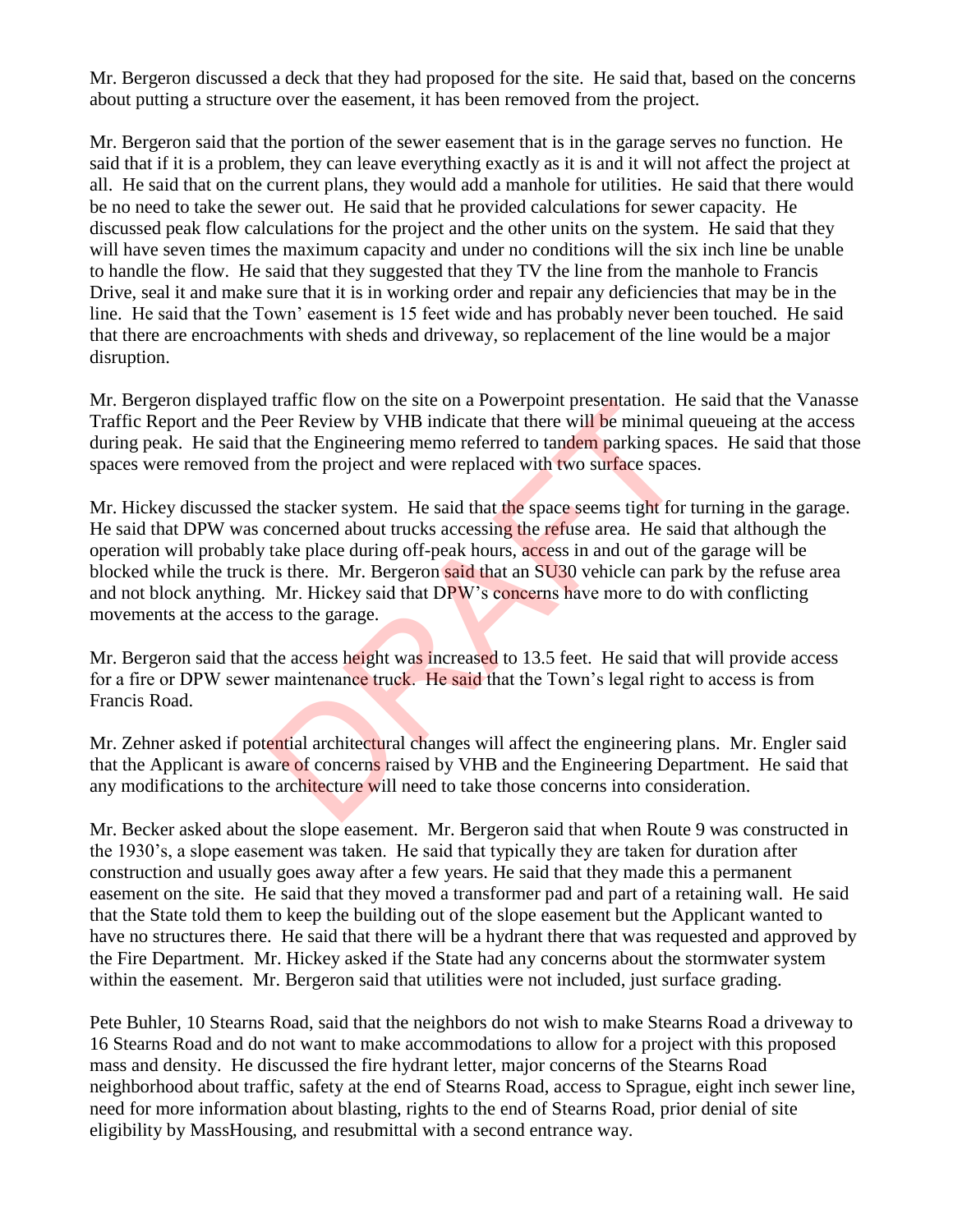Deb Buhler, 10 Stearns Road, asked if the plans anticipate Stearns Road extending to the back of Sprague School. She asked if the building has gotten larger because of extension of the road. Mr. Bergeron said that it has not.

Mr. Levy said that 680 Worcester Road is a very dense project.

Mr. Becker moved, Mr. Redgate seconded the motion, and the Board voted unanimously to continue the hearing to January 15, 2019 at 7:30 pm.

## ZBA 2018- 24, WELLESLEY PARK LLC, 148 WESTON ROAD

Mr. Seegel said that at the previous hearing, the Board asked that the Applicant submit full sized plans at least one week before a public hearing. Mr. Zehner said that the plans were submitted.

Present at the public hearing were Dartagnon Brown, Architect, and Susan Spratt, Civil Engineer. Mr. Brown said that they had a working session with the Peer Reviewer for Architecture, and met with the Fire Department and Town Engineer to review fire safety access.

Mr. Brown displayed site access off on Weston Road on a Powerpoint presentation. He discussed the grade elevations on the site. He discussed concerns about adjacency at the northern edge to the North 40. He said that they pushed the building back to at least a 30 foot setback. He said that they adjusted the building to allow for a straight shot access into the garage, which eliminates the need for fire access to a corner of the site. He said that the garage door was shifted to the northern side, which eliminated the need for the amenity building at the front. He said that they created a large open space play area from the front door out to Weston Road, approximately 150 feet in length. He said that there will be seven visitor parking spaces, two of which will be handicapped. He displayed the area for drop off and deliveries. He displayed the location of the extended fire lane. He said that they have a series of fire truck maneuverability diagrams that will be reviewed by the Fire Department. He said that they increased the side yard setbacks to a 10 foot minimum. He said that there will be parking spaces in the garage for 59 cars. He displayed the layout of the garage and the residential levels. He displayed elevation drawings. He said that a dip in the grade of the site brings it approximately seven feet below Weston Road. He said that they worked on window scale, cornice lines, outdoor balconies and defined residential entry. He said that they are looking at ways to connect to the crosstown trail at the rear. He displayed landscaping on the site. He said that they updated the Shadow Studies. Mr. Sheffield questioned the accuracy of the plan. Mr. Brown said that they will look into it. at a working session with the Peer Reviewer for Architect<br>win Engineer to review fire safety access.<br>te access off on Weston Road on a Powerpoint presentati<br>site. He discussed concerns about adjacency at the north<br>site at

Ms. Spratt discussed the change of location of the entry drive, addition of a retaining wall, seven visitor parking spaces, green space, permeable pavers for fire access, Proposed Grading and Drainage Plan, two subsurface drainage systems, capturing runoff, piping and outfall to existing system. Mr. Seegel asked about flow onto neighboring property. Ms. Spratt described existing surface runoff flow. She said that post will be significantly less than pre-construction. Mr. Sheffield said that building and hard surfaces will go to a pipe. Mr. Spratt said that the runoff will be collected and infiltrated. She said that it will not runoff onto adjacent properties. She said that there will be a 12 inch discharge pipe for up to a 100 year storm. She described the various existing and proposed storm impacts at the design point. She said that they will manage the space between the inlet and the outlet. She said that most of it will infiltrate into the two systems.

Ms. Spratt discussed utilities. She said that they will connect to the town system. She said that they are proposing a domestic fire service and a domestic water, electric and gas. She said that they switched the location of sewer, gas and electric in response to DPW comments. She displayed the predevelopment watershed.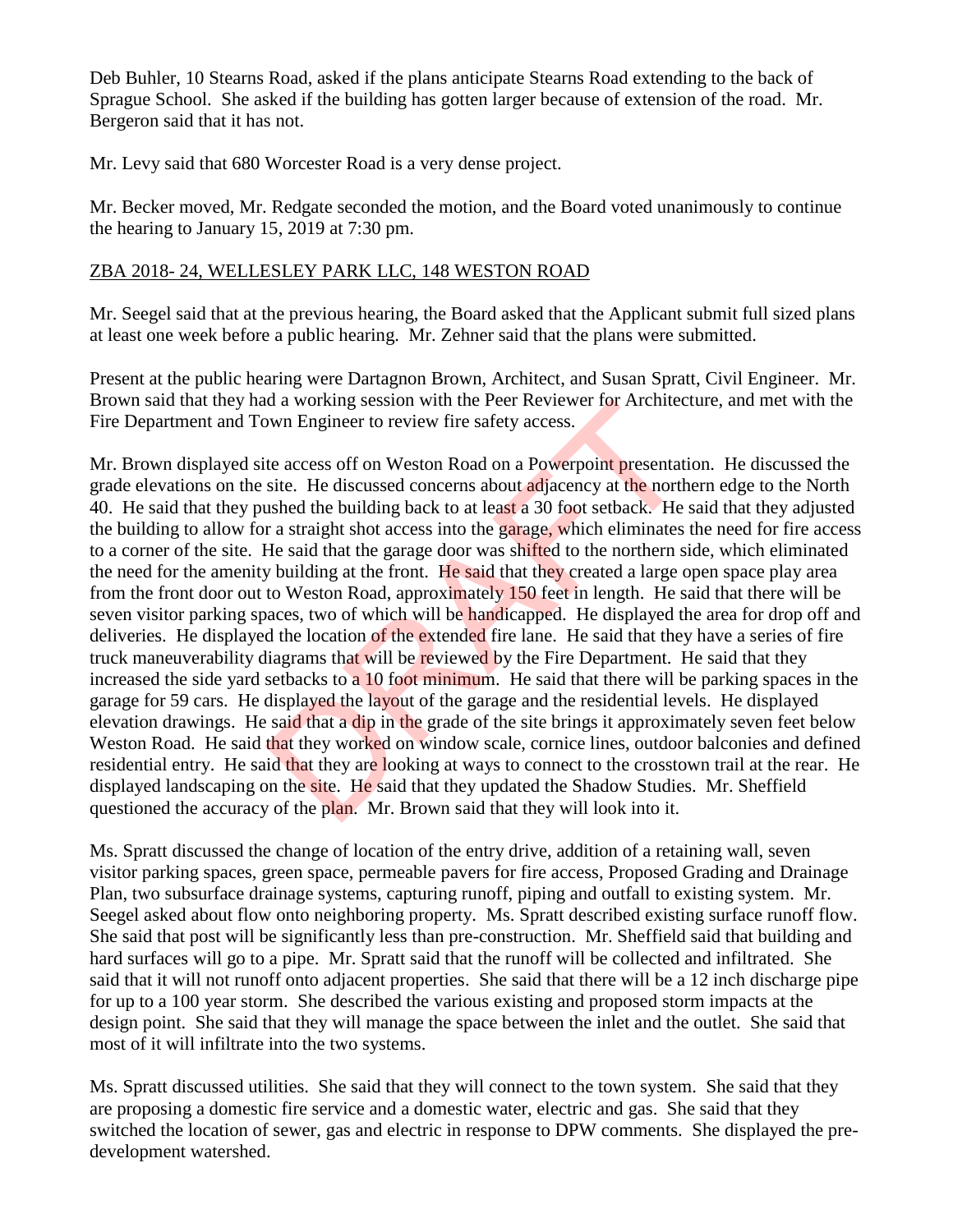Ms. Spratt discussed emergency vehicle site circulation. She said that the Fire Department wanted an additional hydrant at the building. She discussed pulling back a landscaped area that the Fire Department requested. Mr. Sheffield said that the grass pavers will have to be kept clear of snow in the winter. Ms. Spratt said that they will provide structural details that the pavers can withstand the weight of the fire truck.

Mr. Redgate confirmed that the majority of the revisions are in response to Mr. Boehmer's comments. He asked if there were any changes to the unit makeup, the size, the density, or the height of the building. Mr. Brown said that it is a similar footprint, the unit count has remained at 55 with the same number of beds. He said that the building location was changed and location of the front door was changed. He said that the structure at the front was eliminated. Mr. Zehner said that they met with Mr. Boehmer prior to the submittal of these plans but he has not had enough time to provide formal comments on the changes. Mr. Redgate said that the changes are significant enough that all peer reviewers need to update their reviews.

Mr. Sheffield said that there are still issues with height and bulk.

Mr. Zehner said that Engineering and Mr. Boehmer are reviewing the revised plans. He asked if the Traffic and Parking peer reviewers need to review the revised plans. Mr. Seegel said that the Parking Consultant should review the revised plans. Mr. Sheffield said that the Board had questions about the stacked parking.

Mr. Sheffield said that previous concerns were about the proximity to the property line. He asked where the outdoor activity area will be located. Mr. Brown displayed the location on the PowerPoint display. Mr. Sheffield asked how the area will be accessed from indoors. Mr. Brown said that it will be through the amenities space. He said that there will be an additional greenway at the front of the building. there are still issues with height and bulk.<br>
gineering and Mr. Boehmer are reviewing the revised plant of reviewers need to review the revised plans. Mr. Seegel<br>
w the revised plans. Mr. Sheffield said that the Board has<br>

Mr. Seegel asked about arrangements for school bus pickup. Mr. Brown said that they will look at the design in the greenway area at the front. Mr. Sheffield said that the bus will stay on the public road.

Mr. Brown submitted copies of revised plans.

Mr. Redgate asked that Mr. Boehmer attend the next hearing and focus on the building itself. Mr. Seegel asked that the Town Engineer attend as well.

Mr. Zehner said that the Applicant asked for an extension for the Delanson Project to January, 2019.

Mr. Seegel asked about the timeline for this project. Mr. Zehner said that the timeline is for approval is March 5, 2019. Mr. Seegel asked Mr. Sheen about an extension for this project. Mr. Sheen said that once they have feedback from Mr. Boehmer and Engineering, they intend to re-submit the entire set. He said that safety has been signed off by the Fire Department. He said that they completed the technical review for traffic. He said that they are working on a CMP and that will be submitted as part of the conforming set. He said that they are preparing a Lighting Plan that will be dark sky compliant, so they will not be seeking any waivers for that.

Mr. Seegel said that he would like to see at a draft of the Request for Waivers.

The Board discussed continuing the hearing to January 8, 2019.